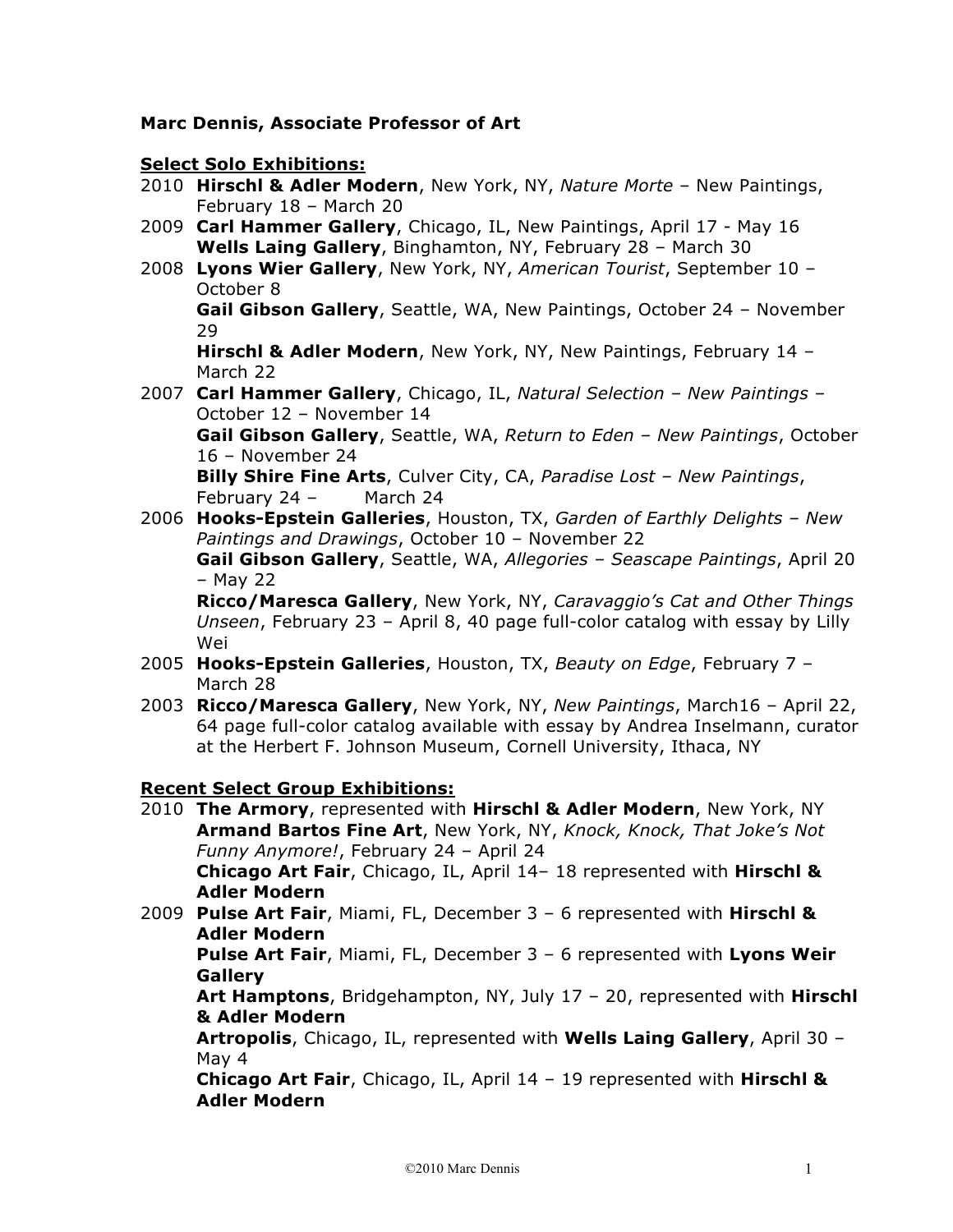**Gail Gibson Gallery**, Seattle, WA, *Flight*, March 3 – April 10 2008 **Art Miami**, Miami, FL, December 5 – 9, represented with **Hirschl & Adler Modern Pulse Art Fair**, Miami, FL, December 5 – 9 represented with **Carl Hammer Gallery Aqua Art Fair**, Miami, FL, December 5 – 9, represented with **Gail Gibson Gallery Klaudia Marr Gallery**, Santa Fe, NM, 14<sup>th</sup> Annual Realism Invitational 2007, October 4 – November 3 **Argazzi Art**, Lakeville, CT, Gallery Artists, October – November **Art Hamptons**, Bridgehampton, NY, July 15 – 19, represented with **Hirschl & Adler Modern Trudy Labell Gallery**, Naples, FL, *Weeds, Seeds and Buds*, December – **January West End Gallery**, Corning, NY 2007 **Art Miami**, Miami, FL represented with **Hirschl & Adler Modern**, New York, NY, December 5 – 9 **Pulse Art Fair**, Miami, FL represented with **Carl Hammer Gallery**, Chicago, IL December 5 – 9 **Aqua Art Fair**, Miami, FL represented with **Gail Gibson Gallery**, Seattle, WA, December 5 – 9 **West End Gallery**, Corning, NY **Klaudia Marr Gallery**, Santa Fe, NM, *Annual Realism Invitational Exhibition*, October 5 – November 5 **Hirschl & Adler Modern**, New York, NY, Summer Exhibition, June – August **Gail Gibson Gallery**, Seattle, WA, *The Great Outdoors*, June 21 – August 20 **Clay Center for the Arts & Sciences**, Charleston, WV, *The Human Figure*, February 10 – April 30 **Carl Hammer Gallery**, Chicago, IL, *Summer Exhibition*, July – August **National Portrait Gallery, Smithsonian Institution of American Art**, Washington, DC, *Outwin Boochever Portrait Competition Exhibition*, July – February 2007 2006 **Art Chicago**, Chicago, IL represented with **Carl Hammer Gallery**, Chicago, IL, March 22 – 24 **Scope Art Fair**, New York, NY represented with **Ricco Maresca Gallery**, New York, NY, March 14 – 16 **Gail Gibson Gallery**, Seattle, WA, *Gallery Artists*, October – December **Scope Art Fair**, Miami, FL represented with **Ricco Maresca Gallery**, New York, NY, December 11 – 13 **The Berkshire Museum**, Pittsfield, MA, *Bug Out of the Box: A New Look at the Contemporary Art, History and Science of Bugs*, July 8 – November 15 **Carl Hammer Gallery**, Chicago, IL, *A New Look at Man*, July – August **Tory Folliard Gallery**, Milwaukee, WI, *Tooth and Claw*, June – August **Ricco/Maresca Gallery**, New York, NY, *Gallery Artists*, summer exhibition 2005 **Scope Art Fair**, Miami, FL represented with **Ricco Maresca Gallery**, New York, NY, December 13 – 15 **Beacon Firehouse Gallery**, Beacon, NY, *Transparency*, October 6 –

November 29